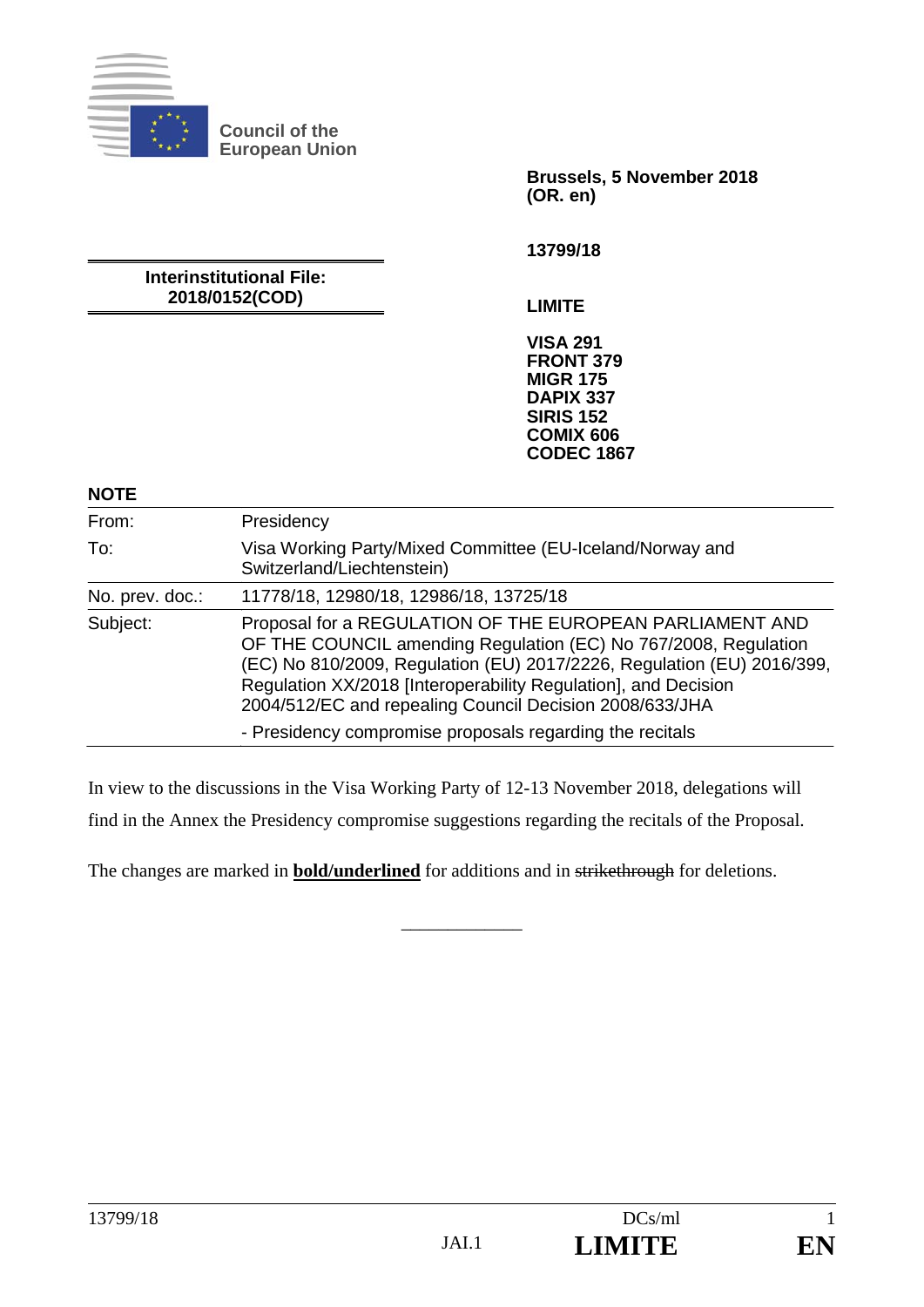## THE EUROPEAN PARLIAMENT AND THE COUNCIL OF THE EUROPEAN UNION,

Having regard to the Treaty of the Functioning of the European Union, and in particular, Article 16(2), Article 77(2)(a) (b), (d) and (e), Article 78(2)(d),(e) and (g), Article 79(2)(c), and (d), Article 87(2)(a) and Article 88(2)(a),

Having regard to the proposal from the European Commission,

After transmission of the draft legislative act to the national parliaments,

Having regard to the opinion of the European Economic and Social Committee**<sup>1</sup>** ,

Having regard to the opinion of the Committee of the Regions<sup>2</sup>,

Acting in accordance with the ordinary legislative procedure,

Whereas:

(1) The Visa Information System (VIS) was established by Council Decision 2004/512/EC**<sup>3</sup>** to serve as the technology solution to exchange visa data between Member States. Regulation (EC) No 767/2008 of the European Parliament and of the Council**<sup>4</sup>** laid down the VIS purpose, functionalities and responsibilities, as well as the conditions and procedures for the exchange of short-stay visa data between Member States to facilitate the examination of short-stay visa applications and related decisions. Regulation (EC) No 810/2009 of the European Parliament and of the Council<sup>5</sup> set out the rules on the registration of biometric identifiers in the VIS. Council Decision 2008/633/JHA<sup>6</sup> laid down the conditions under which Member States' designated authorities and Europol may obtain access to consult the VIS for the purposes of preventing, detecting and investigating terrorist offences and other serious criminal offences.

 **1**  $OJ C$ , , p. .

**<sup>2</sup>**  $OJC$ , , p. .

**<sup>3</sup>** Council Decision 2004/512/EC of 8 June 2004 establishing the Visa information System (VIS) (OJ L 213, 15.6.2004, p. 5).

**<sup>4</sup>** Regulation (EC) No 767/2008 of the European Parliament and of the Council of 9 July 2008 concerning the Visa Information System (VIS) and the e**x**change of data between Member States on short-stay visas (VIS Regulation) (OJ L 218, 13.8.2008, p. 60).

**<sup>5</sup>** Regulation (EC) No 810/2009 of the European Parliament and of the Council of 13 July 2009 establishing a Community Code on Visas (Visa Code) (OJ L 243, 15.9.2009, p. 1).

**<sup>6</sup>** Council Decision 2008/633/JHA of 23 June 2008 concerning access for consultation of the Visa Information System (VIS) by designated authorities of Member States and by Europol for the purposes of the prevention, detection and investigation of terrorist offences and of other serious criminal offences (OJ L 218, 13.8.2008, p. 129).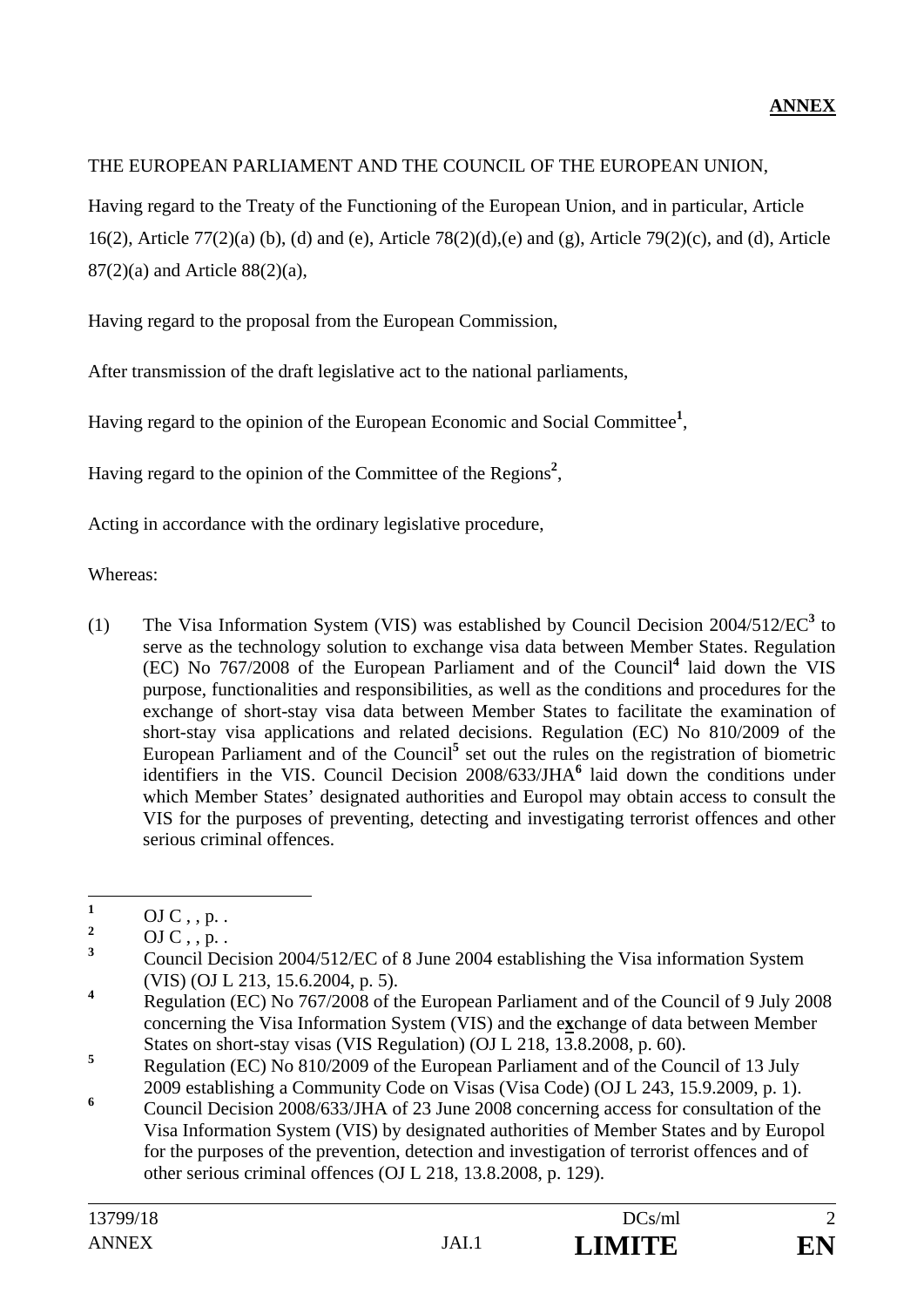- (2) The overall objectives of the VIS are to improve the implementation of the common visa policy, consular cooperation and consultation between central visa authorities by facilitating the exchange of data between Member States on applications and on the decisions relating thereto, in order to: facilitate the visa application procedure; prevent 'visa shopping'; facilitate the fight against identity fraud; facilitate checks at external border crossing points and within the Member States' territory; assist in the identification of any person who may not, or may no longer, fulfil the conditions for entry to, stay or residence on the territory of the Member States; facilitate the application of the Regulation (EU) No 604/2013 of the European Parliament and of the Council<sup>7</sup> and contribute to the prevention of threats to the internal security of any of the Member States.
- (3) The Communication of the Commission of 6 April 2016 entitled 'Stronger and Smarter Information Systems for Borders and Security<sup>8</sup> outlined the need for the EU to strengthen and improve its IT systems, data architecture and information exchange in the area of border management, law enforcement and counter-terrorism and emphasised the need to improve the interoperability of IT systems. The Communication also identified a need to address information gaps, including on third country nationals holding a long-stay visa.
- (4) The Council endorsed a Roadmap to enhance information exchange and information management<sup>9</sup> on 10 June 2016. In order to address the existing information gap in the documents issued to third-country nationals, the Council invited the Commission to assess the establishment of a central repository of residence permits and long-stay visas issued by Member States, to store information on these documents, including on expiry dates and on their possible withdrawal. Article 21 of the Convention implementing the Schengen Agreement provides a right to free movement within the territory of the states party to the Agreement for a period of not more than 90 days in any 180 days, by instituting the mutual recognition of the residence permits and long stay visas issued by these States.

 **7** Regulation (EU) No 604/2013 of the European Parliament and of the Council of 26 June 2013 establishing the criteria and mechanisms for determining the Member State responsible for examining an application for international protection lodged in one of the Member States by a third-country national or a stateless person (OJ L 180, 29.6.2013, p. 31).

**<sup>8</sup>** COM(2016) 205 final.

**<sup>9</sup>** Roadmap to enhance information exchange and information management including interoperability solutions in the Justice and Home Affairs area (9368/1/16 REV 1).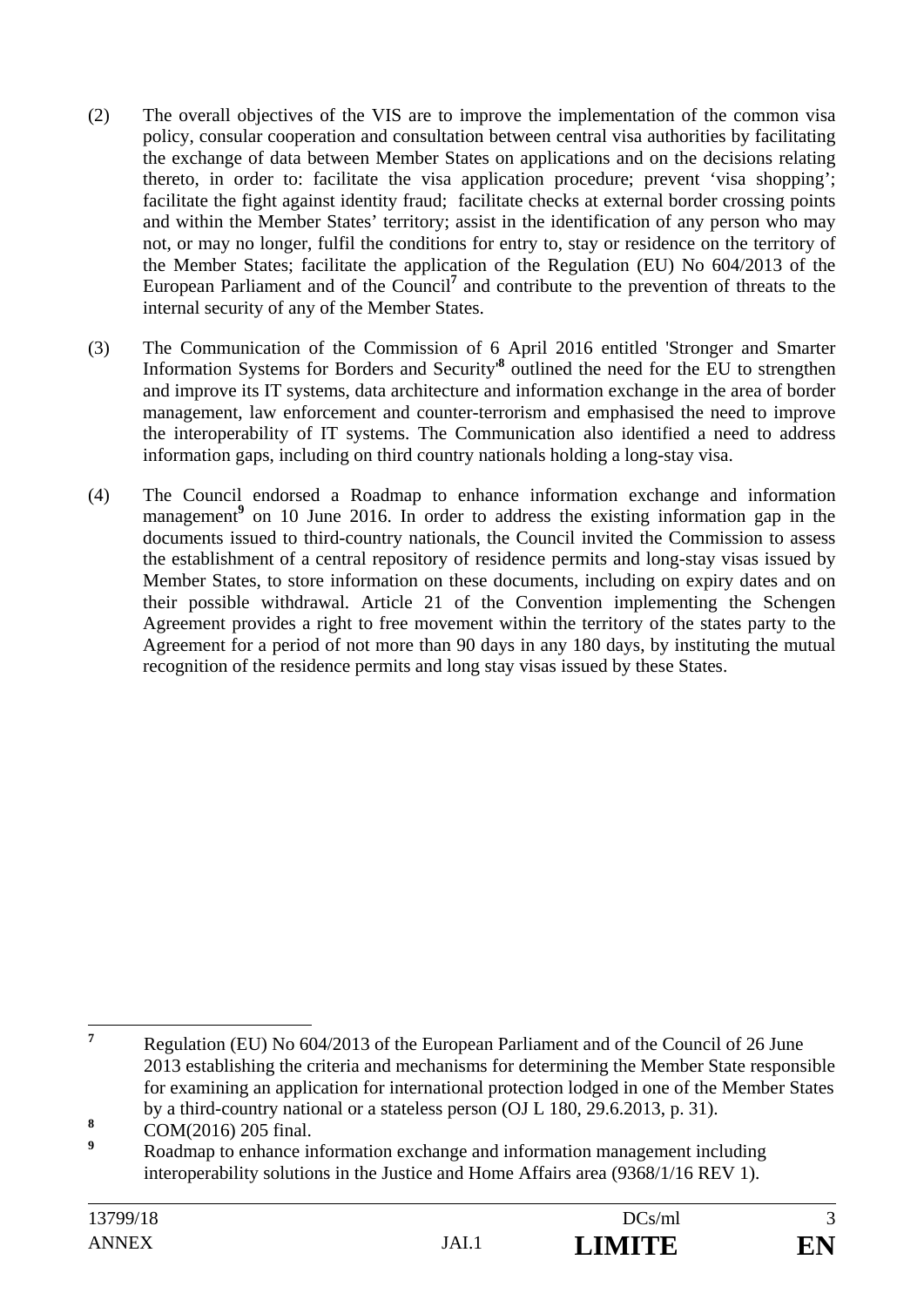- (5) In Council Conclusions of 9 June 2017 on the way forward to improve information exchange and ensure the interoperability of EU information systems<sup>10</sup>, the Council acknowledged that new measures might be needed in order to fill the current information gaps for border management and law enforcement, in relation to border crossings by holders of long-stay visas and residence permits. The Council invited the Commission to undertake a feasibility study as a matter of priority for the establishment of a central EU repository containing information on long-stay visas and residence permits. On this basis, the Commission conducted two studies: the first feasibility study**<sup>11</sup>** concluded that developing a repository would be technically feasible and that re-using the VIS structure would be the best technical option, whereas the second study<sup>12</sup> conducted an analysis of necessity and proportionality and concluded that it would be necessary and proportionate to extend the score of VIS to include the documents mentioned above.
- (6) The Communication of the Commission of 27 September 2017 on the 'Delivery of the European Agenda on Migration<sup>13</sup> stated that the EU's common visa policy is not only an essential element to facilitate tourism and business, but also a key tool to prevent security risks and risks of irregular migration to the EU. The Communication acknowledged the need to further adapt the common visa policy to current challenges, taking into account new IT solutions and balancing the benefits of facilitated visa travel with improved migration, security and border management. The Communication stated that the VIS legal framework would be revised, with the aim of further improving the visa processing, including on data protection related aspects and access for law enforcement authorities, further expanding the use of the VIS for new categories and uses of data and to make full use of the interoperability instruments.
- (7) The Communication of the Commission of 14 March 2018 on adapting the common visa policy to new challenges**<sup>14</sup>** reaffirmed that the VIS legal framework would be revised, as part of a broader process of reflection on the interoperability of information systems.

 $10$ **<sup>10</sup>** Council Conclusions on the way forward to improve information exchange and ensure the interoperability of EU information systems (10151/17).

<sup>&</sup>lt;sup>11</sup> "Integrated Border Management (IBM) – Feasibility Study to include in a repository documents for Long-Stay visas, Residence and Local Border Traffic Permits'' (2017).

<sup>&</sup>lt;sup>12</sup> "Legal analysis on the necessity and proportionality of extending the scope of the Visa Information System (VIS) to include data on long stay visas and residence documents'' (2018).

 $\frac{13}{14}$  COM(2017) 558 final, p.15.

**<sup>14</sup>** COM(2018) 251 final.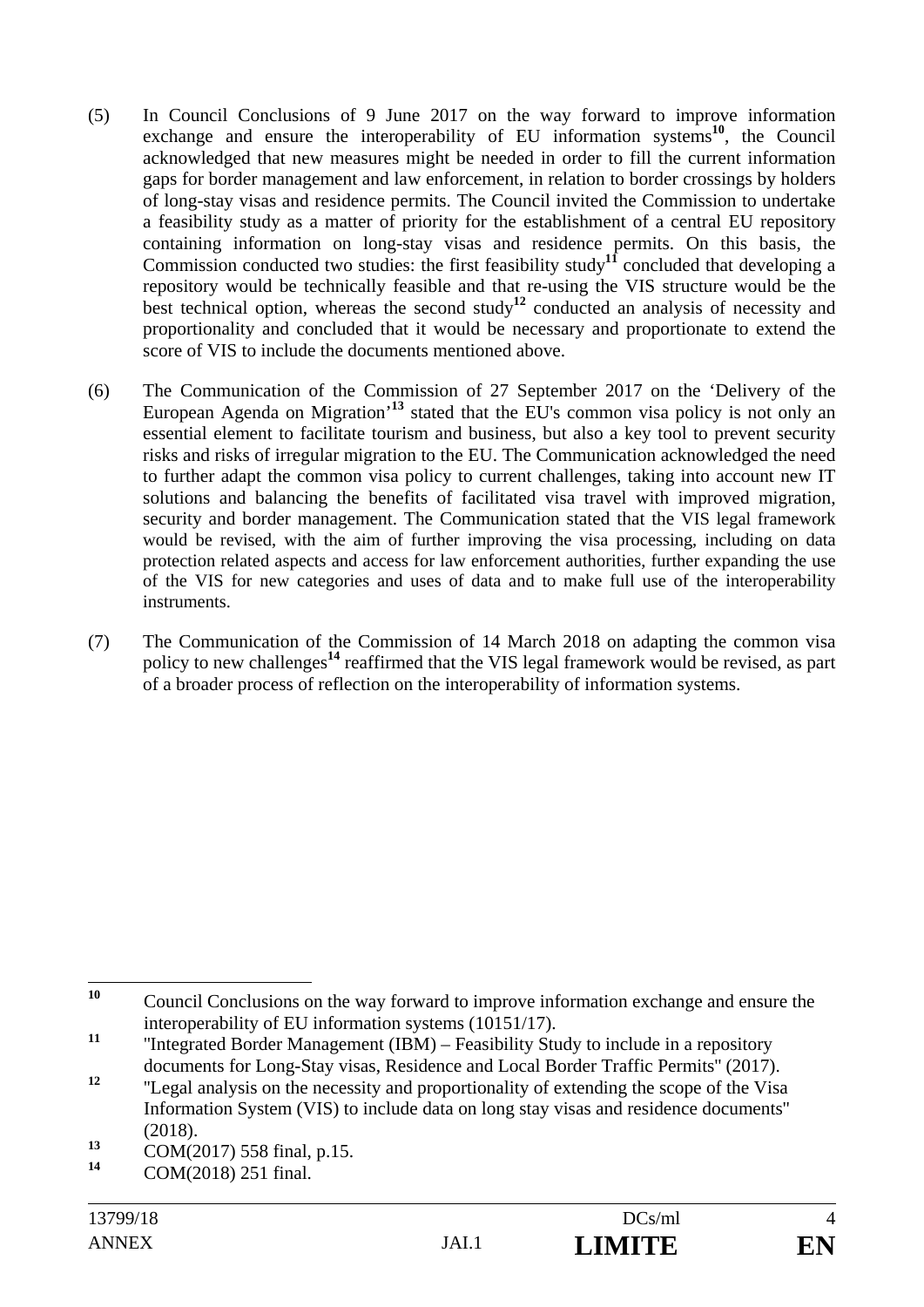- (8) When adopting Regulation (EC) No 810/2009, it was recognised that the issue of the sufficient reliability for identification and verification purposes of fingerprints of children under the age of 12 and, in particular, how fingerprints evolve with age, would have to be addressed at a later stage, on the basis of the results of a study carried out under the responsibility of the Commission. A study**<sup>15</sup>** carried out in 2013 by the Joint Research Centre concluded that fingerprint recognition of children aged between 6 and 12 years is achievable with a satisfactory level of accuracy under certain conditions. A second study<sup>16</sup> confirmed this finding in December 2017 and provided further insight into the effect of aging over fingerprint quality. On this basis, the Commission conducted in 2017 a further study looking into the necessity and proportionality of lowering the fingerprinting age for children in the visa procedure to 6 years. This study**<sup>17</sup>** found that lowering the fingerprinting age would contribute to better achieving the VIS objectives, in particular in relation to the facilitation of the fight against identity fraud, facilitation of checks at external border crossing points, and could bring additional benefits by strengthening the prevention and fight against children's rights abuses, in particular by enabling the identification/verification of identity of third-country national (TCN) children who are found in Schengen territory in a situation where their rights may be or have been violated (e.g. child victims of trafficking in human beings, missing children and unaccompanied minors applying for asylum).
- (9) The best interests of the child shall be a primary consideration for Member States with respect to all procedures provided for in this Regulation. The child's well-being, safety and security and the views of the child shall be taken into consideration and given due weight in accordance with his or her age and maturity. The VIS is in particular relevant where there is a risk of a child being a victim of trafficking.
- **(9a) The visa procedure and the VIS should benefit from the technology developments related to facial image recognition and taking live facial images as part of the shortstay visa procedure, and if the national legislation of the Member States allow also when processing long-stay visa and residence permit applications, should be the primary mean of registering the facial image of the applicants in the VIS. Exceptions from this requirement should however be provided for applicants who are also exempted from the requirement of having their fingerprints captured.**

 $15$ <sup>15</sup> Fingerprint Recognition for Children (2013 - EUR 26193).

<sup>&</sup>lt;sup>16</sup> "Automatic fingerprint recognition: from children to elderly"  $(2018 - \text{JRC})$ .<br><sup>17</sup>

**<sup>17</sup>** ''Feasibility and implications of lowering the fingerprinting age for children and on storing a scanned copy of the visa applicant's travel document in the Visa Information System (VIS)'' (2018).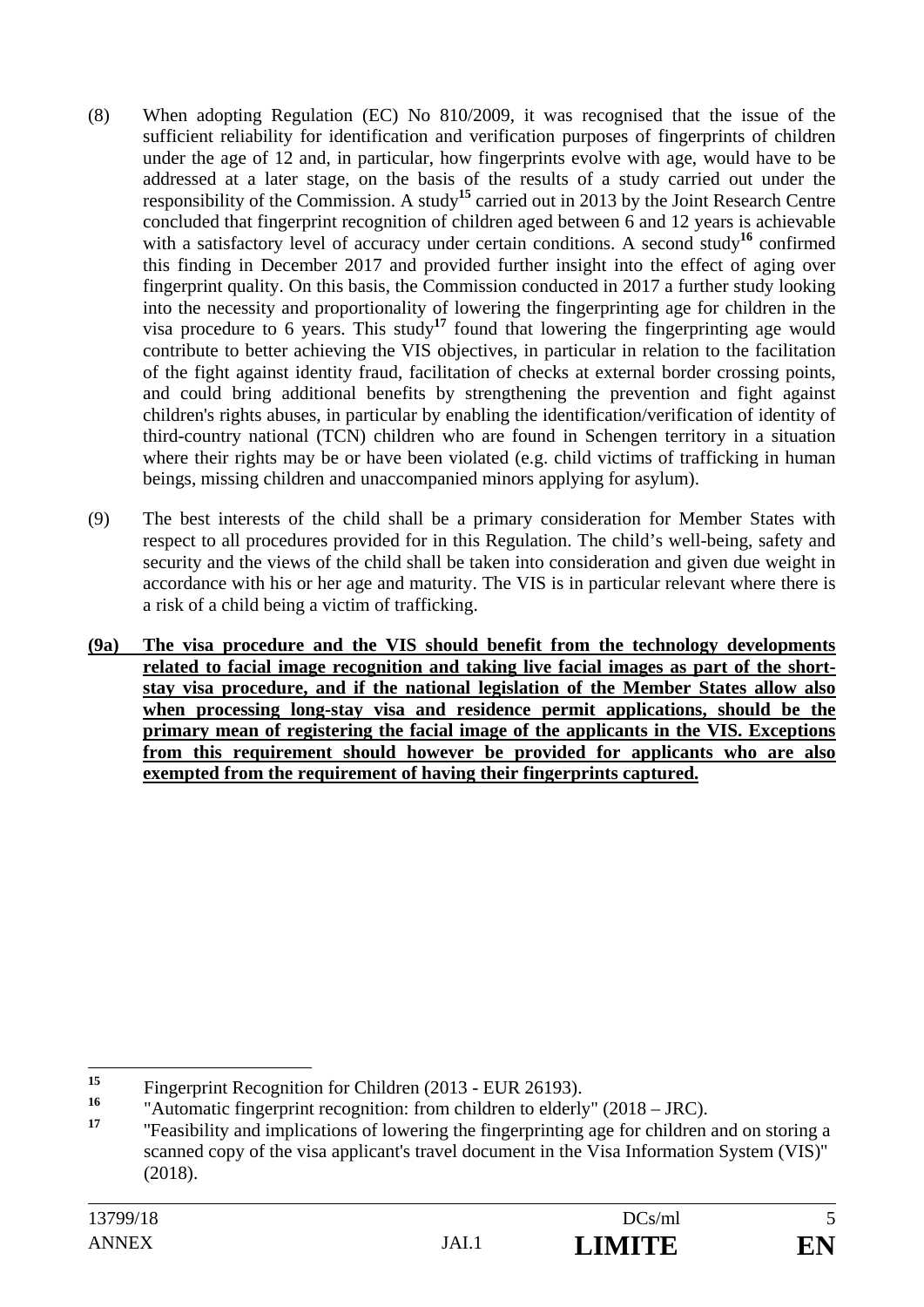- (10) The personal data provided by the applicant for a short-stay visa should be processed by the VIS to assess whether the entry of the applicant in the Union could pose a threat to the public security or to public health in the Union and also assess the risk of irregular migration of the applicant. As regards third country nationals who obtained**applying for** a long stay visa or a residence permit, these checks should be limite **also** d to contributing **contribute to assess whether the entry of the third country national in the Union could pose a threat to public security or to the public health in the Union and** to assess **in accordance with the relevant Union and national legislation** the identity of the document holder, the authenticity and the validity of the long-stay visa or residence permit**. As Eurodac also contains data of third-country nationals or stateless persons apprehended in connection with irregular crossing of an external border there is an overriding public security concern which makes the searching of this database proportionate.** as well as whether the entry of the third country national in the Union could pose a threat to public security or to public health in the Union. They should not interfere with any decision on long-stay visas or residence permits.
- (11) The assessement of such risks cannot be carried out without processing the personal data related to the person's identity, travel document, and, as the case may be-if applicable, sponsor or, if the applicant is minor, identity of the responsible person. Each item of personal data in the applications should be compared with the data present in a record, file or alert registered in an information system (the Schengen Information System (SIS), the Visa Information System (VIS), the Europol data, the Interpol Stolen and Lost Travel Document database (SLTD), the Entry/Exit System (EES), the Eurodac, the ECRIS-TCN system as far as convictions related to terrorist offences or other forms of serious criminal offences are concerned and/or the Interpol Travel Documents Associated with Notices database (Interpol TDAWN)) or against the watchlists, or against specific risk indicators. The categories of personal data that should be used for comparison should be limited to the categories of data present in the queried information systems, the watchlist or the specific risk indicators. **If a centralised system for the identification of Member States holding conviction information on third-country nationals and stateless persons is established at Union level, VIS may be able to query it.**
- (12) Interoperability between EU information systems was established by [*Regulation (EU) XX on interoperability*] so that these EU information systems and their data supplement each other with a view to improving the management of the external borders, contributing to preventing and combating illegal migration and ensuring a high level of security within the area of freedom, security and justice of the Union, including the maintenance of public security and public policy and safeguarding the security in the territories of the Member States.
- (13) The interoperability between the EU information systems allows systems to supplement each other to facilitate the correct identification of persons, contribute to fighting identity fraud, improve and harmonise data quality requirements of the respective EU information systems, facilitate the technical and operational implementation by Member States of existing and future EU information systems, strengthen and simplify the data security and data protection safeguards that govern the respective EU information systems, streamline the law enforcement access to the EES, the VIS, the  $FETIAS$  and Eurodac, and support the purposes of the EES, the VIS, the  $FITIAS$ , Eurodac, the SIS and the [ECRIS-TCN system].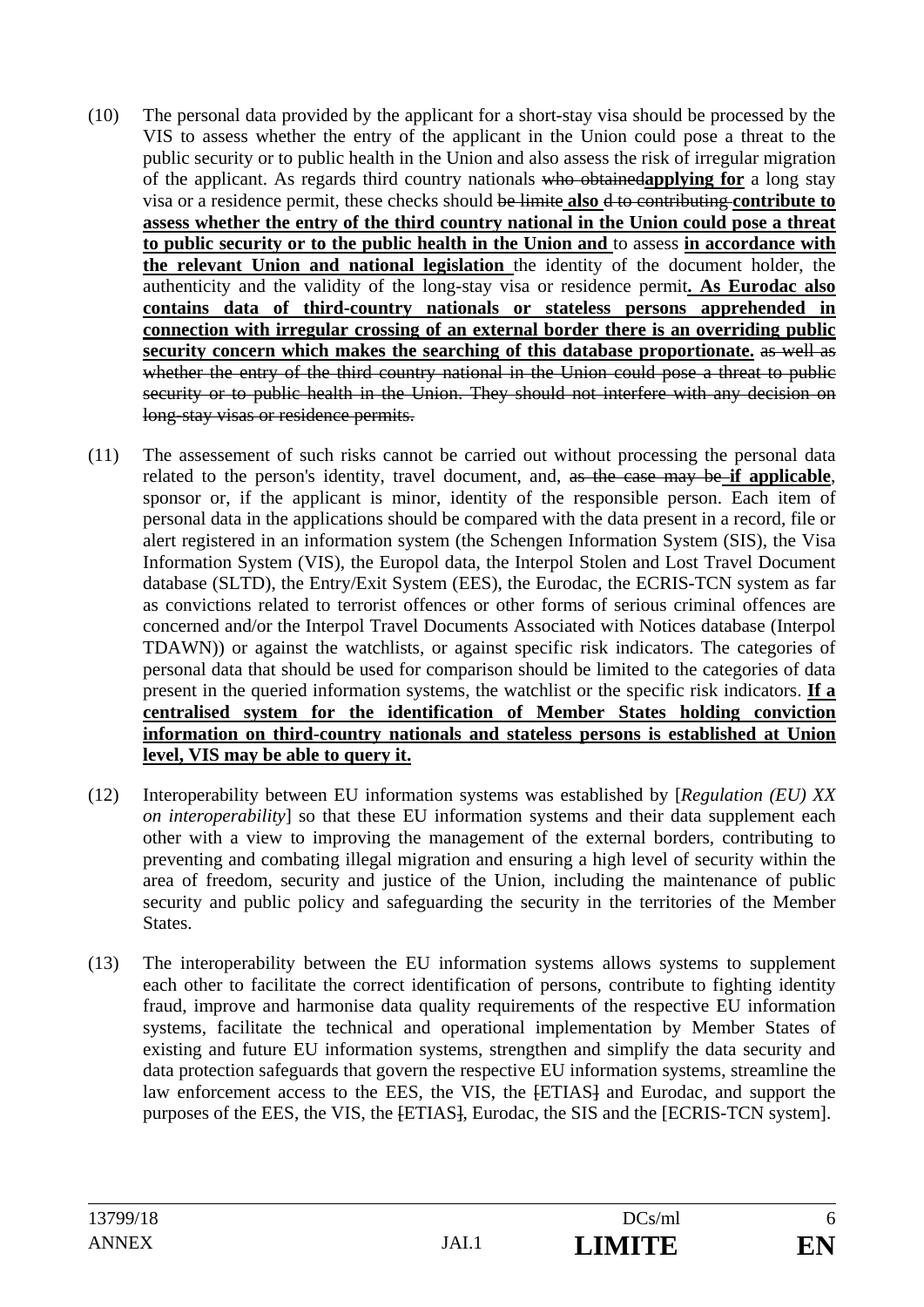- (14) The interoperability components cover the EES, the VIS, the [ETIAS], Eurodac, the SIS, and the [ECRIS-TCN system], and Europol data to enable it to be queried simultaneously with these EU information systems and therefore it is appropriate to use these components for the purpose of carrying out the automated checks and when accessing the VIS for law enforcement purposes. The European search portal (ESP) should be used for this purpose to enable a fast, seamless, efficient, systematic and controlled access to the EU information systems, the Europol data and the Interpol databases needed to perform their tasks, in accordance with their access rights, and to support the objectives of the VIS.
- (15) The comparison against other databases should be automated. Whenever such comparison reveals that a correspondence (a '**match**hit') exists with any of the personal data or combination thereof in the applications and a record, file or alert in the above information systems, or with personal data in the watchlist, the application should be processed manually by an operator in the responsible authority. The assessment performed by the responsible authority should lead to the decision to issue or not the short-stay visa.
- (16) Refusal of an application for a short-stay visa should not be based only on the automated processing of personal data in the applications.
- (17) Applicants who have been refused a short-stay visa on the basis of an information resulted from VIS processing should have the right to appeal. Appeals should be conducted in the Member State that has taken the decision on the application and in accordance with the national law of that Member State. Existing safeguards and rules on appeal in Regulation (EC) No 767/2008 should apply.
- (18) **The use of s**Specific risk indicators corresponding to previously identified security, irregular migration or public health risk should be used **contribute** to analyse the application file for a short stay visa. The criteria used for defining the specific risk indicators should in no circumstances be based solely on a person's sex or age. They shall in no circumstances be based on information revealing a person's race, colour, ethnic or social origin, genetic features, language, political or any other opinions, religion or philosofical belief, trade union membership, membership of a national minority, property, birth, disability or sexual orientation..
- (19) The continuous emergence of new forms of security threats, new patterns of irregular migration and public health threats requires effective responses and needs to be countered with modern means. Since these means entail the processing of important amounts of personal data, appropriate safeguards should be introduced to keep the interference with the rights to respect for private and family life and to the personal data limited to what is necessary in a democratic society.
- (20) It should be ensured that at least a similar level of checks is applied to applicants for a shortstay visa, or third country nationals who obtained a long stay visa or a residence permit, as for visa free third country nationals. To this end a watchlist is also established with information related to persons who are suspected of having committed an act of serious crime or terrorism, or regarding whom there are factual indications or reasonable grounds to believe that they will commit an act of serious crime or terrorism should be used for verifications in respect of these categories of third country nationals as well.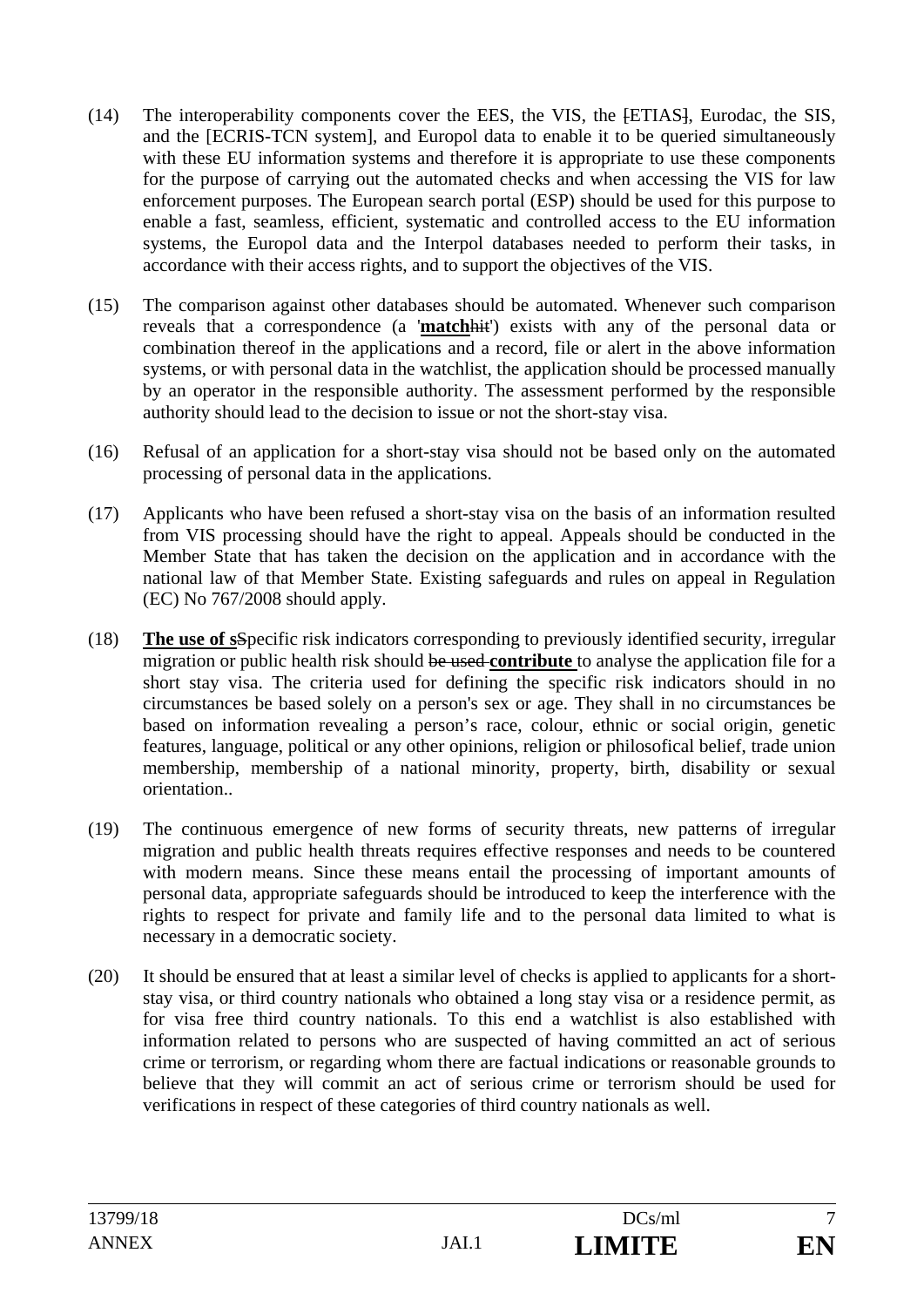- (21) In order to fulfil their obligation under the Convention implementing the Schengen Agreement, international carriers should be able to verify whether or not third country nationals holding a short-stay visa, a long stay visa or a residence permit are in possession of the required valid travel documents. This verification should be made possible through the daily extraction of VIS data into a separate read-only database allowing the extraction of a minimum necessary subset of data to enable a query leading to an ok/not ok answer.
- (22) This Regulation should define the authorities of the Member States which may be authorised to have access to the VIS to enter, amend, delete or consult data on long stay visas and residence permits for the specific purposes set out in the VIS for this category of documents and their holders, and to the extent necessary for the performance of their tasks.
- (23) Any processing of VIS data on long stay visas and residence permits should be proportionate to the objectives pursued and necessary for the performance of tasks of the competent authorities. When using the VIS, the competent authorities should ensure that the human dignity and integrity of the person, whose data are requested, are respected and should not discriminate against persons on grounds of sex, colour, ethnic or social origin, genetic features, language, religion or belief, political or any other opinion, membership of a national minority, property, birth, disability, age or sexual orientation.
- (24) It is imperative that law enforcement authorities have the most up-to-date information if they are to perform their tasks in the fight against terrorist offences and other serious criminal offences. Access of law enforcement authorities of the Member States and of Europol to VIS has been established by Council Decision 2008/633/JHA. The content of this Decision should be integrated into the VIS Regulation, to bring it in line with the current treaty framework.
- (25) Access to VIS data for law enforcement purpose has already proven its usefulness in identifying people who died violently or for helping investigators to make substantial progress in cases related to trafficking in human beings, terrorism or drug trafficking. Therefore, the data in the VIS related to long stays should also be available to the designated authorities of the Member States and the European Police Office ('Europol'), subject to the conditions set out in this Regulation.
- (26) Given that Europol plays a key role with respect to cooperation between Member States' authorities in the field of cross-border crime investigation in supporting Union-wide crime prevention, analyses and investigation. Europol's current access to the VIS within the framework of its tasks should be codified and streamlined, taking also into account recent developments of the legal framework such as Regulation (EU) 2016/794 of the European Parliament and of the Council<sup>18</sup>.

<sup>18</sup> **<sup>18</sup>** Regulation (EU) 2016/794 of the European Parliament and of the Council of 11 May 2016 on the European Union Agency for Law Enforcement Cooperation (Europol) and replacing and repealing Council Decisions 2009/371/JHA, 2009/934/JHA, 2009/935/JHA, 2009/936/JHA and 2009/968/JHA (OJ L 135, 24.5.2016, p. 53).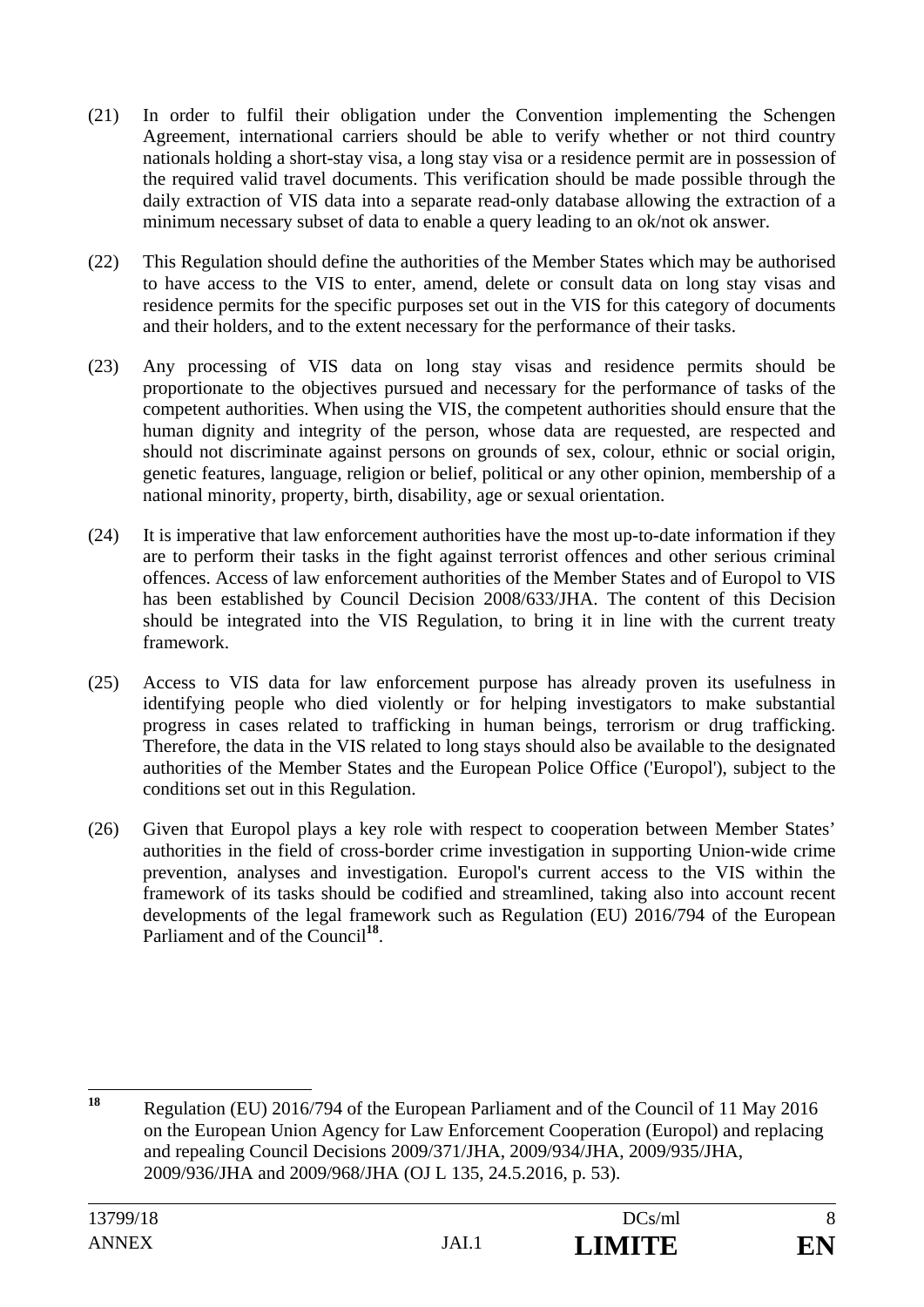- (27) Access to the VIS for the purpose of preventing, detecting or investigating terrorist offences or other serious criminal offences constitutes an interference with the fundamental rights to respect for private and family life and to the protection of personal data of persons whose personal data are processed in the VIS. Any such interference must be in accordance with the law, which must be formulated with sufficient precision to allow individuals to adjust their conduct and it must protect individuals against arbitrariness and indicate with sufficient clarity the scope of discretion conferred on the competent authorities and the manner of its exercise. Any interference must be necessary in a democratic society to protect a legitimate and proportionate interest and proportionate to the legitimate objective to achieve.
- (28) [Regulation 2018/XX on interoperability] provides the possibility for a Member State police authority which has been so empowered by national legislative measures, to identify a person with the biometric data of that person taken during an identity check. However specific circumstances may exist where identification of a person is necessary in the interest of that person. Such cases include situations where the person was found after having gone missing, been abducted or having been identified as victim of trafficking **or where persons who are not able to identify themselves or unidentified human remains, in the event of a natural disaster or an accident**. In such cases, quick access for law enforcement authorities to VIS data to enable a fast and reliable identification of the person, without the need to fulfill all the preconditions and additional safeguards for law enforcement access, should be provided.
- (29) Comparisons of data on the basis of a latent fingerprint, which is the dactyloscopic trace which may be found at a crime scene, is fundamental in the field of police cooperation. The possibility to compare a latent fingerprint with the fingerprint data which is stored in the VIS in cases where there are reasonable grounds for believing that the perpetrator or victim may be registered in the VIS should provide the law enforcement authorities of the Member States with a very valuable tool in preventing, detecting or investigating terrorist offences or other serious criminal offences, when for example the only evidence at a crime scene are latent fingerprints.
- (30) It is necessary to designate the competent authorities of the Member States as well as the central access point through which the requests for access to VIS data are made and to keep a list of the operating units within the designated authorities that are authorised to request such access for the specific purposes for the prevention, detection or investigation of terrorist offences or of other serious criminal offences.
- (31) Requests for access to data stored in the Central System should be made by the operating units within the designated authorities to the central access point and should be justified. The operating units within the designated authorities that are authorised to request access to VIS data should not act as a verifying authority. The central access points should act independently of the designated authorities and should be responsible for ensuring, in an independent manner, strict compliance with the conditions for access as established in this Regulation. In exceptional cases of urgency, where early access is necessary to respond to a specific and actual threat related to terrorist offences or other serious criminal offences, the central access point should be able to process the request immediately and only carry out the verification afterwards.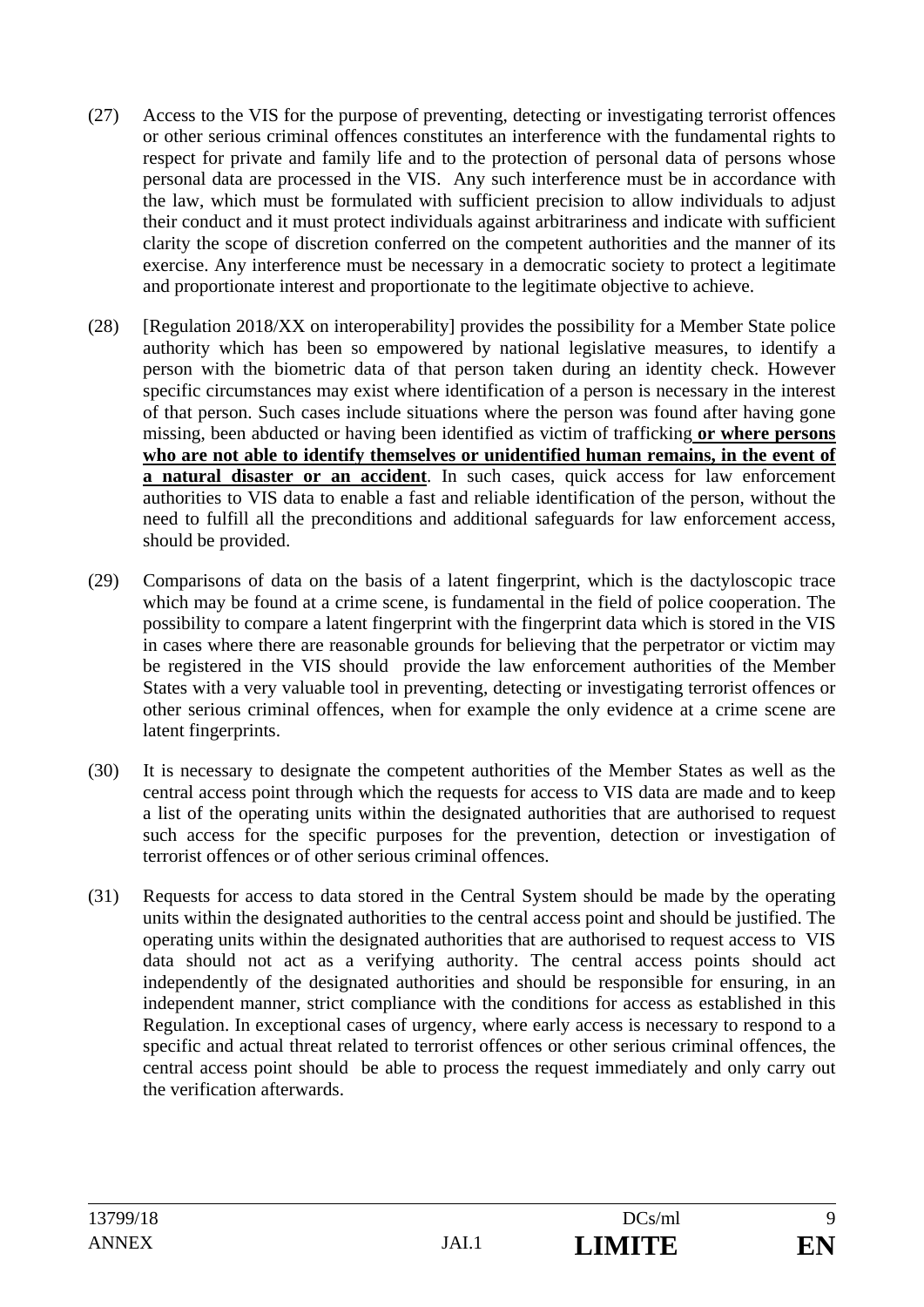- (32) To protect personal data and to exclude systematic searches by law enforcement, the processing of VIS data should only take place in specific cases and when it is necessary for the purposes of preventing, detecting or investigating terrorist offences or other serious criminal offences. The designated authorities and Europol should only request access to the VIS when they have reasonable grounds to believe that such access will provide information that will substantially assist them in preventing, detecting or investigating a terrorist offence or other serious criminal offence.
- (33) The personal data of holders of long stay documents stored in the VIS should be kept for no longer than is necessary for the purposes of the VIS. It is appropriate to keep the data related to third country nationals for a period of five years in order to enable data to be taken into account for the assessment of short-stay visa applications, to enable detection of overstay after the end of the validity period and in order to conduct security assessments of third country nationals who obtained them. The data on previous uses of a document could facilitate the issuance of future short stay visas. A shorter storage period would not be sufficient for ensuring the stated purposes. The data should be erased after a period of five years, unless there are grounds to erase them earlier.
- (34) Regulation (EU) 2016/679 of the European Parliament and of the Council**<sup>19</sup>** applies to the processing of personal data by the Member States in application of this Regulation. Processing of personal data by law enforcement authorities for the purposes of the prevention, investigation, detection or prosecution of criminal offences or the execution of criminal penalties is governed by Directive (EU) 2016/680 of the European Parliament and of the Council**<sup>20</sup>**.
- (35) Members of the European Border and Coast Guard (EBCG) teams, as well as teams of staff involved in return-related tasks are entitled by Regulation (EU) 2016/1624 of the European Parliament and the Council to consult European databases where necessary for fulfilling operational tasks specified in the operational plan on border checks, border surveillance and return, under the authority of the host Member State. For the purpose of facilitating that consultation and enabling the teams an effective access to the data entered in VIS, the ECBGA should be given access to VIS. Such access should follow the conditions and limitations of access applicable to the Member States' authorities competent under each specific purpose for which VIS data can be consulted.

 $19$ **<sup>19</sup>** Regulation (EU) 2016/679 of the European Parliament and of the Council of 27 April 2016 on the protection of natural persons with regard to the processing of personal data and on the free movement of such data, and repealing Directive 95/46/EC (General Data Protection Regulation) (OJ L 119, 4.5.2016, p. 1).

<sup>&</sup>lt;sup>20</sup> Directive (EU) 2016/680 of the European parliament and the Council on the protection of natural persons with regard to the processing of personal data by competent authorities for the purposes of the prevention, investigation, detection or prosecution of criminal offences or the execution of criminal penalties, and on the free movement of such data, and repealing Council Framework Decision 2008/977/JHA (OJ L 119, 4.5.2016, p. 89).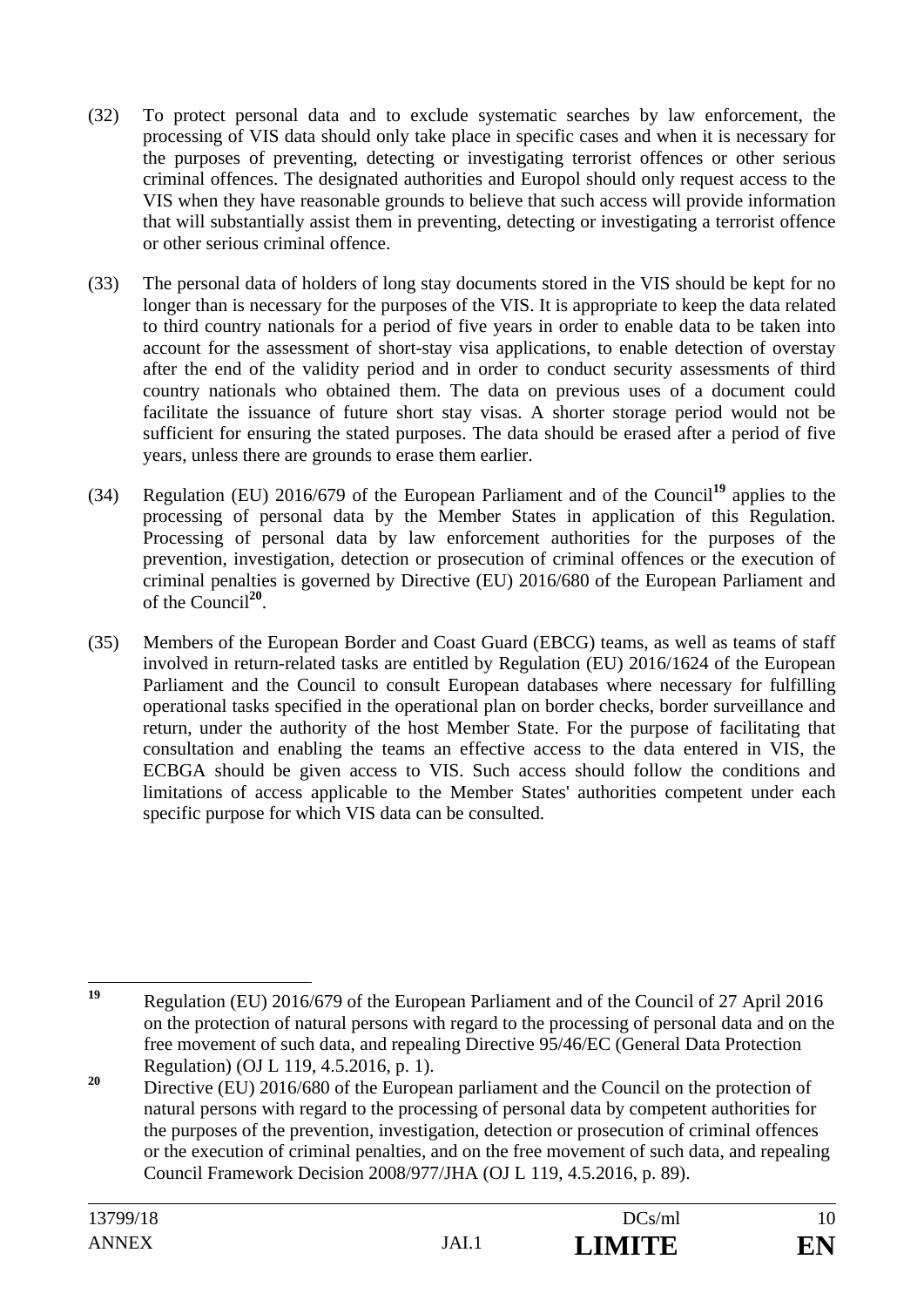- (36) The return of third-country nationals who do not fulfil or no longer fulfil the conditions for entry, stay or residence in the Member States, in accordance with Directive 2008/115/EC of the European Parliament and of the Council**<sup>21</sup>**, is an essential component of the comprehensive efforts to tackle irregular migration and represents an important reason of substantial public interest.
- (37) The third countries of return are often not subject to adequacy decisions adopted by the Commission under Article 45 of Regulation (EU) 2016/679 or under national provisions adopted to transpose Article 36 of Directive (EU) 2016/680. Furthermore, the extensive efforts of the Union in cooperating with the main countries of origin of illegally staying third-country nationals subject to an obligation to return has not been able to ensure the systematic fulfilment by such third countries of the obligation established by international law to readmit their own nationals. Readmission agreements, concluded or being negotiated by the Union or the Member States and providing for appropriate safeguards for the transfer of data to third countries pursuant to Article 46 of Regulation (EU) 2016/679 or to the national provisions adopted to transpose Article 37 of Directive (EU) 2016/680, cover a limited number of such third countries and conclusion of any new agreement remains uncertain. In such situations, personal data could be processed pursuant to this regulation with third-country authorities for the purposes of implementing the return policy of the Union provided that the conditions laid down in Article 49(1)(d) of Regulation (EU) 2016/679 or in the national provisions transposing Article 38 or 39 of Directive (EU) 2016/680 are met.
- (38) Member States should make available relevant personal data processed in the VIS, in accordance with the applicable data protection rules and where required in individual cases for carrying out tasks under Regulation (EU) …/… of the European Parliament and the Council**<sup>22</sup>**,Union Resettlement Framework Regulation], to the [European Union Asylum Agency] and relevant international bodies such as the United Nations High Commissioner for Refugees, the International Organisation on Migration and to the International Committee of the Red Cross refugee and resettlement operations, in relation to third-country nationals or stateless persons referred by them to Member States in the implementation of Regulation (EU) …/… [*the Union Resettlement Framework Regulation*].
- (39) Regulation (EC) No 45/2001 of the European Parliament and the Council**<sup>23</sup>** applies to the activities of the Union institutions or bodies when carrying out their tasks as responsible for the operational management of VIS.
- (40) The European Data Protection Supervisor was consulted in accordance with Article 28(2) of Regulation (EC) No 45/2001 and delivered an opinion on …

 $21$ **<sup>21</sup>** Directive 2008/115/EC of the European Parliament and of the Council of 16 December 2008 on common standards and procedures in Member States for returning illegally staying thirdcountry nationals (OJ L 348, 24.12.2008, p. 98).

<sup>&</sup>lt;sup>22</sup> Regulation (EU) …/… of the European Parliament and the Council [full title] (OJ L …, …, p. …).

<sup>&</sup>lt;sup>23</sup> Regulation (EC) No 45/2001 of the European Parliament and the Council of 18 December 2000 on the protection of individuals with regard to the processing of personal data by the Community institutions and bodies and on the free movement of such data (OJ L 8, 12.1.2001, p. 1).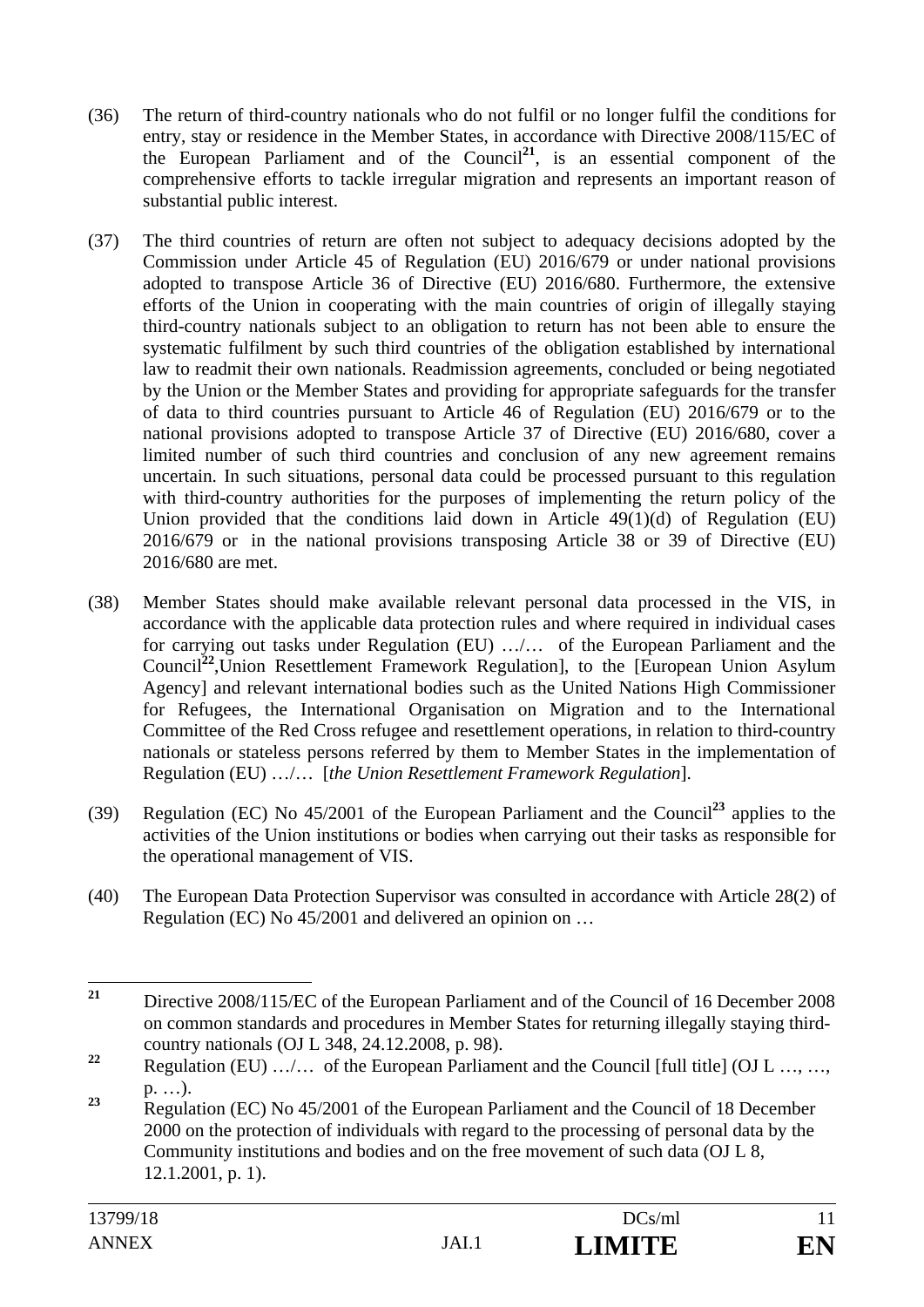- (41) In order to enhance third countries' cooperation on readmission of irregular migrants and to facilitate the return of illegally staying third country nationals whose data might be stored in the VIS, the copies of the travel document of applicants for a short stay visa should be stored in the VIS. Contrary to information extracted from the VIS, copies of travel documents are a proof of nationality more widely recognised by third countries.
- (42) Consultation of the list of travel documents which entitle the holder to cross the external borders and which may be endorsed with a visa, as established by Decision No 1105/2011/EU of the European Parliament and of the Council**<sup>24</sup>**, is a compulsory element of the visa examination procedure. Visa authorities should systematically implement this obligation and therefore this list should be incorporated in the VIS to enable automatic verification of the recognition of the applicant's travel document.
- (43) Without prejudice to Member States' responsibility for the accuracy of data entered into VIS, eu-LISA should be responsible for reinforcing data quality by introducing a central data quality monitoring tool, and for providing reports at regular intervals to the Member States.
- (44) In order to allow better monitoring of the use of VIS to analyse trends concerning migratory pressure and border management, eu-LISA should be able to develop a capability for statistical reporting to the Member States, the Commission, and the European Border and Cost Guard Agency without jeopardising data integrity. Therefore, a central statistical repository should be established. None of the produced statistics should contain personal data.
- (45) This Regulation is without prejudice to the application of Directive 2004/38/EC of the European Parliament and of the Council.**<sup>25</sup>**
- (46) Since the objectives of this Regulation cannot be sufficiently achieved by the Member States but can rather, by reason of the need to ensure the implementation of a common policy on visas, a high level of security within the area without controls at the internal borders and the gradual establishment of an integrated management system for the external borders, be better achieved at Union level, the Union may adopt measures, in accordance with the principle of subsidiarity as set out in Article 5 of the Treaty on European Union. In accordance with the principle of proportionality, as set out in that Article, this Regulation does not go beyond what is necessary in order to achieve those objectives.

 $24$ **<sup>24</sup>** Decision No 1105/2011/EU of the European Parliament and of the Council of 25 October 2011 on the list of travel documents which entitle the holder to cross the external borders and which may be endorsed with a visa and on setting up a mechanism for establishing this list (OJ L 287, 4.11.2011, p. 9).

<sup>&</sup>lt;sup>25</sup> Directive 2004/38/EC of the European Parliament and of the Council of 29 April 2004 on the right of citizens of the Union and their family members to move and reside freely within the territory of the Member States amending Regulation (EEC) No 1612/68 and repealing Directives 64/221/EEC, 68/360/EEC, 72/194/EEC, 73/148/EEC, 75/34/EEC, 75/35/EEC, 90/364/EEC, 90/365/EEC and 93/96/EEC (OJ L 158 30.4.2004, p. 77).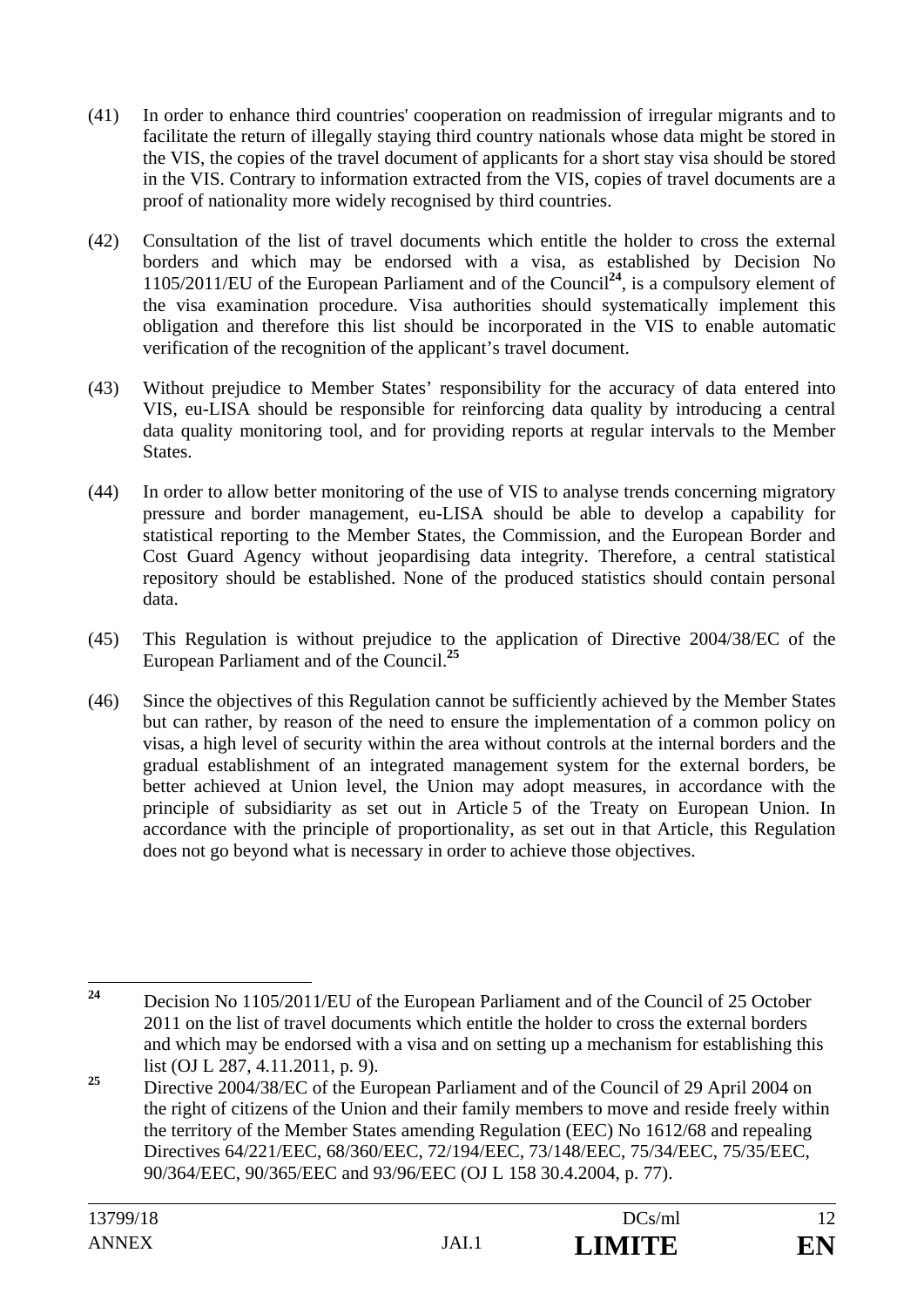- (47) This Regulation establishes strict access rules to the VIS and the necessary safeguards. It also foresees individuals' rights of access, rectification, erasure and remedies in particular the right to a judicial remedy and the supervision of processing operations by public independent authorities. Additional safeguards are introduced by this Regulation to cover for the specific needs of the new categories of data that will be processed by the VIS. This Regulation therefore respects the fundamental rights and observes the principles recognised by the Charter of Fundamental Rights of the European Union, in particular the right to human dignity , the right to liberty and security, the respect for private and family life, the protection of personal data, the right to asylum and protection of the principle of nonrefoulement and protection in the event of removal, expulsion or extradition, the right to non-discrimination, the rights of the child and the right to an effective remedy.
- (48) Specific provisions should apply to third country nationals who are subject to a visa requirement, who are family members of a Union citizen to whom Directive 2004/38/EC applies or of a national of a third country enjoying the right of free movement under Union law and who do not hold a residence card referred to under Directive 2004/38/EC. Article 21(1) of the Treaty on the Functioning of the European Union stipulates that every citizen of the Union shall have the right to move and reside freely within the territory of the Member States, subject to the limitations and conditions laid down in the Treaties and by the measures adopted to give them effect. The respective limitations and conditions are to be found in Directive 2004/38/EC.
- (49) As confirmed by the Court of Justice of the European Union, such family members have not only the right to enter the territory of the Member State but also to obtain an entry visa for that purpose. Member States must grant such persons every facility to obtain the necessary visas which must be issued free of charge as soon as possible and on the basis of an accelerated procedure.
- (50) The right to obtain a visa is not unconditional as it can be denied to those family members who represent a risk to public policy, public security or public health pursuant to Directive 2004/38/EC. Against this background, the personal data of family members can only be verified where the data relate to their identification and their status only insofar these are relevant for assessment of the security threat they could represent. Indeed, the examination of their visa applications should be made exclusively against the security concerns, and not those related to migration risks.
- (51) In accordance with Articles 1 and 2 of Protocol No 22 on the position of Denmark, annexed to the Treaty on European Union and to the Treaty on the Functioning of the European Union, Denmark is not taking part in the adoption of this Regulation and is not bound by it or subject to its application. Given that this Regulation builds upon the Schengen *acquis*, Denmark shall, in accordance with Article 4 of that Protocol, decide within a period of six months after the Council has decided on this Regulation whether it will implement it in its national law.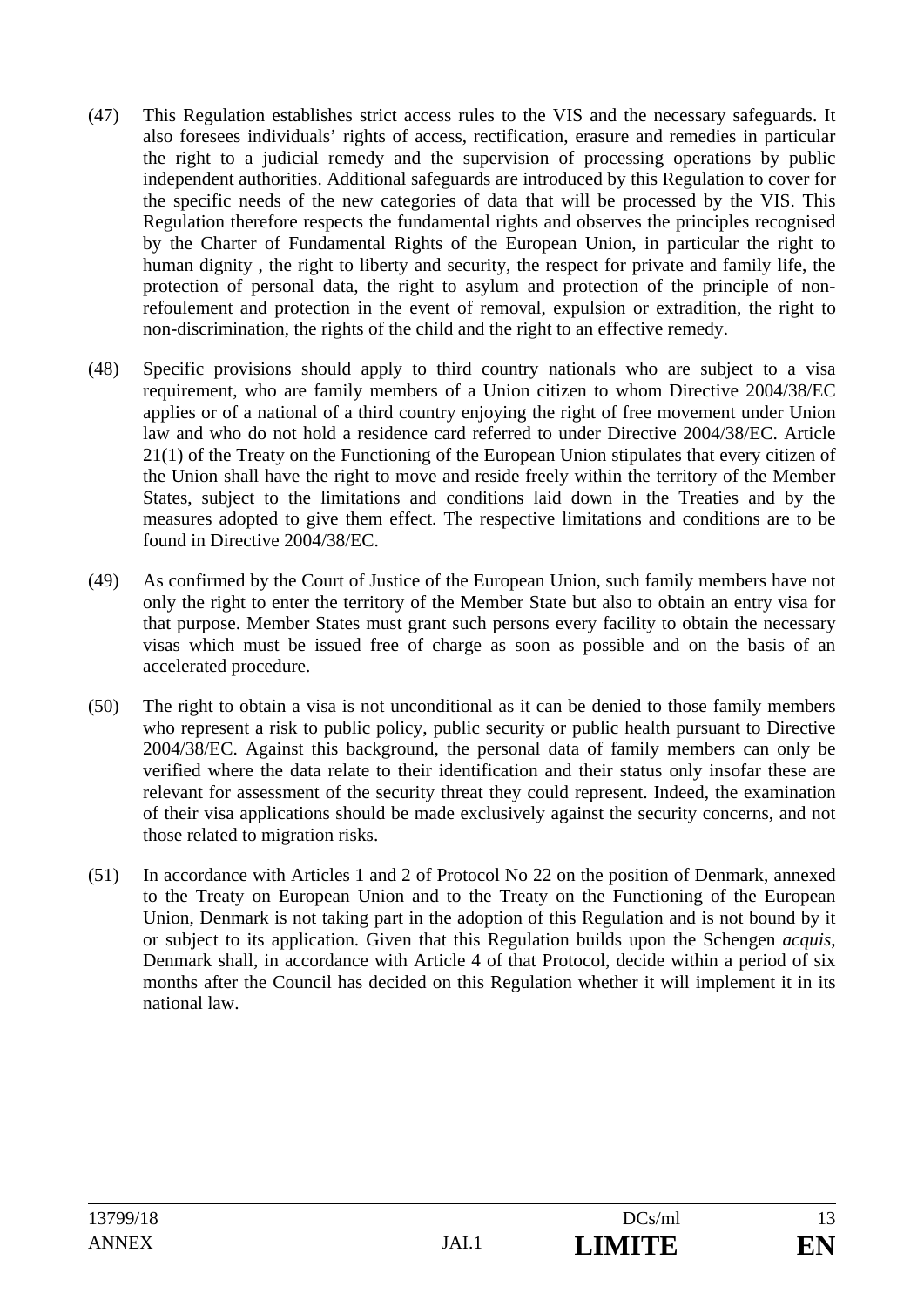- (52) This Regulation constitutes a development of the provisions of the Schengen acquis in which the United Kingdom does not take part, in accordance with Council Decision  $2000/365/EC^{26}$ ; the United Kingdom is therefore not taking part in the adoption of this Regulation and is not bound by it or subject to its application.
- (53) This Regulation constitutes a development of the provisions of the Schengen *acquis* in which Ireland does not take part, in accordance with Council Decision  $2002/192/EC^{27}$ ; Ireland is therefore not taking part in the adoption of this Regulation and is not bound by it or subject to its application.
- (54) As regards Iceland and Norway, this Regulation constitutes a development of the provisions of the Schengen *acquis* within the meaning of the Agreement concluded by the Council of the European Union and the Republic of Iceland and the Kingdom of Norway concerning the latters' association with the implementation, application and development of the Schengen acquis<sup>28</sup> which fall within the area referred to in Article 1, point A of Council Decision 1999/437/EC**<sup>29</sup>** .
- (55) As regards Switzerland, this Regulation constitutes a development of the provisions of the Schengen *acquis* within the meaning of the Agreement between the European Union, the European Community and the Swiss Confederation on the Swiss Confederation's association with the implementation, application and development of the Schengen *acquis*<sup>30</sup> which fall within the area referred to in Article 1, point A of Council Decision 1999/437/EC read in conjunction with Article 3 of Council Decision 2008/146/EC**<sup>31</sup>** and with Article 3 of Council Decision 2008/149/JHA**<sup>32</sup>**.

 $26$ **<sup>26</sup>** Council Decision 2000/365/EC of 29 May 2000 concerning the request of the United Kingdom of Great Britain and Northern Ireland to take part in some of the provisions of the Schengen acquis (OJ L 131, 1.6.2000, p. 43).

<sup>&</sup>lt;sup>27</sup> Council Decision 2002/192/EC of 28 February 2002 concerning Ireland's request to take part in some of the provisions of the Schengen acquis (OJ L 64, 7.3.2002, p. 20).

<sup>28</sup> OJ L 176, 10.7.1999, p. 36.<br> **29** Osmail Decision 1000/427

**<sup>29</sup>** Council Decision 1999/437/EC of 17 May 1999 on certain arrangements for the application of the Agreement concluded by the Council of the European Union and the Republic of Iceland and the Kingdom of Norway concerning the association of those two States with the implementation, application and development of the Schengen acquis (OJ L 176, 10.7.1999, p. 31).

<sup>&</sup>lt;sup>30</sup> OJ L 53, 27.2.2008, p. 52.<br><sup>31</sup> Council Decision 2008/146/EC of 28 January 2008 on the conclusion, on behalf of the European Community, of the Agreement between the European Union, the European Community and the Swiss Confederation on the Swiss Confederation's association with the implementation, application and development of the Schengen acquis (OJ L 53, 27.2.2008, p. 1.

<sup>&</sup>lt;sup>32</sup> Council Decision 2008/149/JHA of 28 January 2008 on the conclusion on behalf of the European Union of the Agreement between the European Union, the European Community and the Swiss Confederation on the Swiss Confederation's association with the implementation, application and development of the Schengen acquis (OJ L 53, 27.2.2008, p. 50).